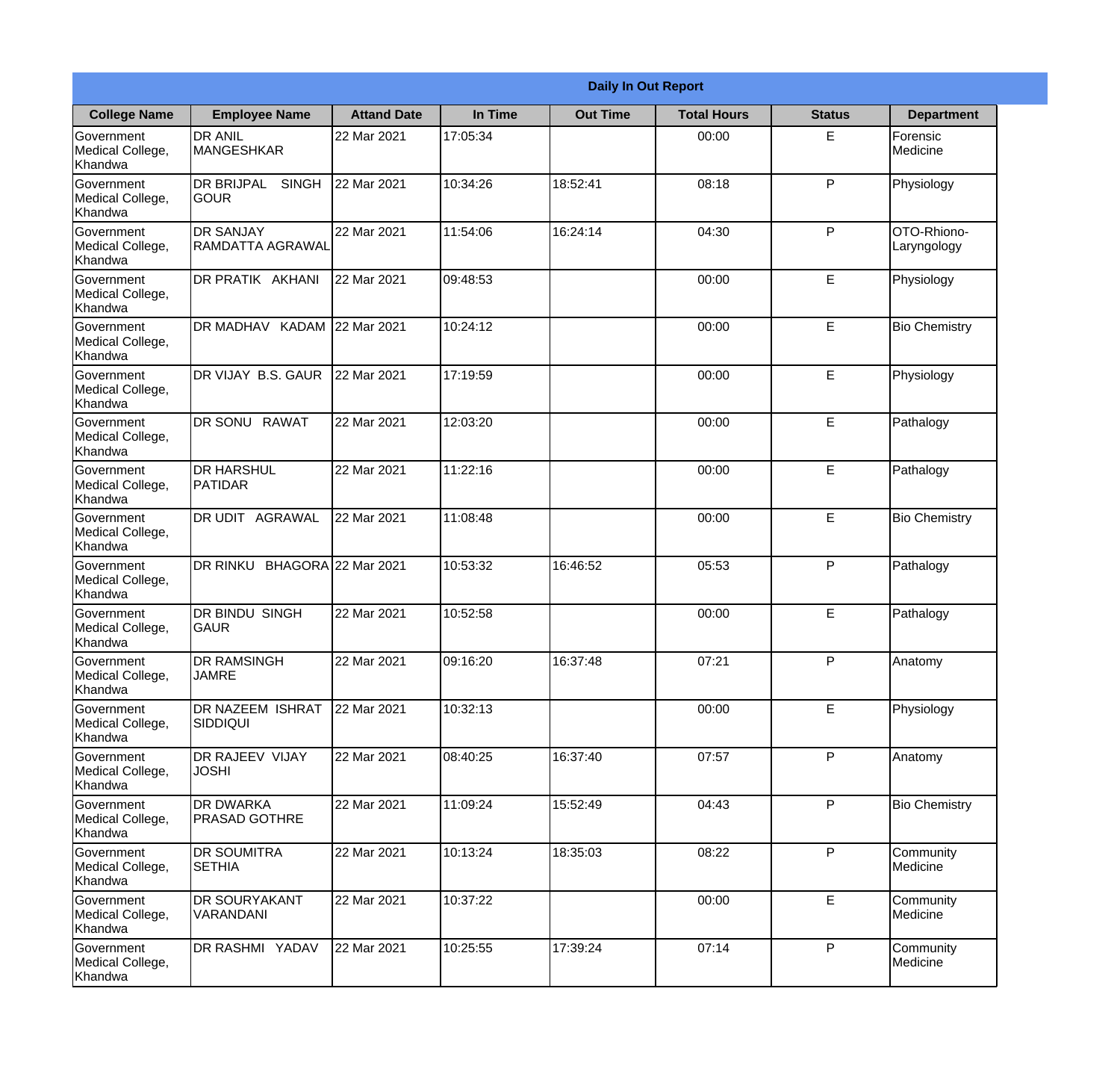| <b>Designation</b>                  | <b>Category</b>     |
|-------------------------------------|---------------------|
| Assistant Professor   Para Clinical |                     |
| Demonstrator/Tutor   Non Clinical   |                     |
| Professor                           | Clinical            |
| Assistant Professor   Non Clinical  |                     |
| Assistant Professor   Non Clinical  |                     |
| Associate Professor Non Clinical    |                     |
| Demonstrator/Tutor   Para Clinical  |                     |
| Assistant Professor   Para Clinical |                     |
| Associate Professor Non Clinical    |                     |
| Assistant Professor   Para Clinical |                     |
| Associate Professor Para Clinical   |                     |
| Demonstrator/Tutor   Non Clinical   |                     |
| Professor                           | <b>Non Clinical</b> |
| Assistant Professor   Non Clinical  |                     |
| Demonstrator/Tutor   Non Clinical   |                     |
| <b>Assistant Professor</b>          | Para Clinical       |
| Demonstrator/Tutor   Para Clinical  |                     |
| Assistant Professor   Para Clinical |                     |

## **Daily In Out Report**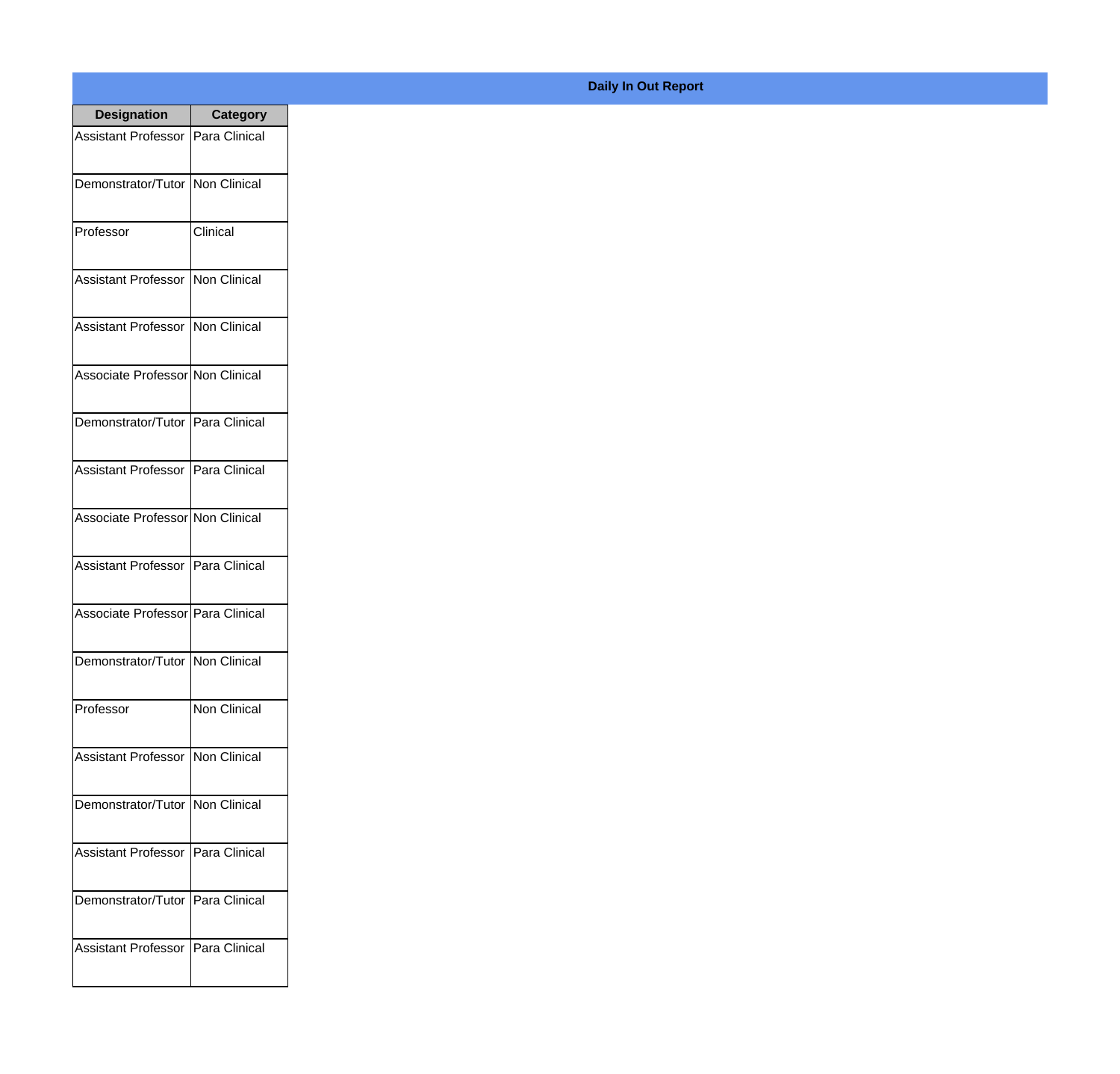|                                                  |                                                       |             |          |          | <b>Daily In Out Report</b> |              |                            |
|--------------------------------------------------|-------------------------------------------------------|-------------|----------|----------|----------------------------|--------------|----------------------------|
| Government<br>Medical College,<br>Khandwa        | DR LEENA PARIHAR                                      | 22 Mar 2021 | 11:28:05 |          | 00:00                      | E            | Community<br>Medicine      |
| <b>Government</b><br>Medical College,<br>Khandwa | <b>MR PIYUSH KUMAR</b><br><b>MISHRA</b>               | 22 Mar 2021 | 10:54:48 | 17:52:58 | 06:58                      | $\mathsf{P}$ | Community<br>Medicine      |
| <b>Government</b><br>Medical College,<br>Khandwa | DR SACHIN PARMAR 22 Mar 2021                          |             | 10:50:41 | 18:21:42 | 07:31                      | P            | Community<br>Medicine      |
| <b>Government</b><br>Medical College,<br>Khandwa | DR PRAMILA VERMA 22 Mar 2021                          |             | 13:28:14 |          | 00:00                      | E            | Paediatrics                |
| Government<br>Medical College,<br>Khandwa        | DR MANOJ BALKE                                        | 22 Mar 2021 | 09:43:35 | 18:48:55 | 09:05                      | P            | Ophthalmology              |
| <b>Government</b><br>Medical College,<br>Khandwa | <b>DR GARIMA</b><br><b>AGRAWAL VARSHNEY</b>           | 22 Mar 2021 | 10:13:32 |          | 00:00                      | E            | Paediatrics                |
| Government<br>Medical College,<br>Khandwa        | <b>DR PRIYA KAPOOR</b><br>KAPOOR                      | 22 Mar 2021 | 09:36:36 | 16:10:57 | 06:34                      | P            | Pathalogy                  |
| Government<br>Medical College,<br>Khandwa        | <b>DR RAJENDRA</b><br><b>SINGH MANDLOI</b>            | 22 Mar 2021 | 10:34:17 | 18:52:49 | 08:18                      | P            | <b>Bio Chemistry</b>       |
| Government<br>Medical College,<br>Khandwa        | <b>DR SEEMA</b><br><b>SUDHAKARRAO</b><br><b>SUTAY</b> | 22 Mar 2021 | 11:54:58 |          | 00:00                      | E            | Forensic<br>Medicine       |
| <b>Government</b><br>Medical College,<br>Khandwa | <b>DR RAKESH SINGH</b><br><b>HAZARI</b>               | 22 Mar 2021 | 16:42:36 |          | 00:00                      | E            | Pathalogy                  |
| <b>Government</b><br>Medical College,<br>Khandwa | <b>DR NISHA</b><br><b>KAITHWAS</b>                    | 22 Mar 2021 | 10:23:10 | 13:35:31 | 03:12                      | P            | Psychiatry                 |
| Government<br>Medical College,<br>Khandwa        | <b>DR ANANT</b><br><b>TUKARAM PAWAR</b>               | 22 Mar 2021 | 12:45:56 | 18:21:24 | 05:36                      | P            | Community<br>Medicine      |
| <b>Government</b><br>Medical College,<br>Khandwa | DR MAHENDRA<br>PANWAR                                 | 22 Mar 2021 | 09:39:23 |          | 00:00                      | E            | Orthopaedics               |
| Government<br>Medical College,<br>Khandwa        | <b>DR SITARAM</b><br><b>SOLANKI</b>                   | 22 Mar 2021 | 10:19:40 | 18:45:06 | 08:26                      | $\mathsf{P}$ | Forensic<br>Medicine       |
| Government<br>Medical College,<br>Khandwa        | <b>DR RANJEET</b><br><b>BADOLE</b>                    | 22 Mar 2021 | 09:58:04 |          | 00:00                      | E            | <b>General Medicine</b>    |
| Government<br>Medical College,<br>Khandwa        | <b>DR PRIYESH</b><br><b>MARSKOLE</b>                  | 22 Mar 2021 | 10:04:59 | 17:39:33 | 07:35                      | P            | Community<br>Medicine      |
| Government<br>Medical College,<br>Khandwa        | DR NEERAJ KUMAR                                       | 22 Mar 2021 | 09:51:34 | 18:43:44 | 08:52                      | P            | Dentisry                   |
| Government<br>Medical College,<br>Khandwa        | DR SUNIL BAJOLIYA                                     | 22 Mar 2021 | 09:51:49 |          | 00:00                      | E            | OTO-Rhiono-<br>Laryngology |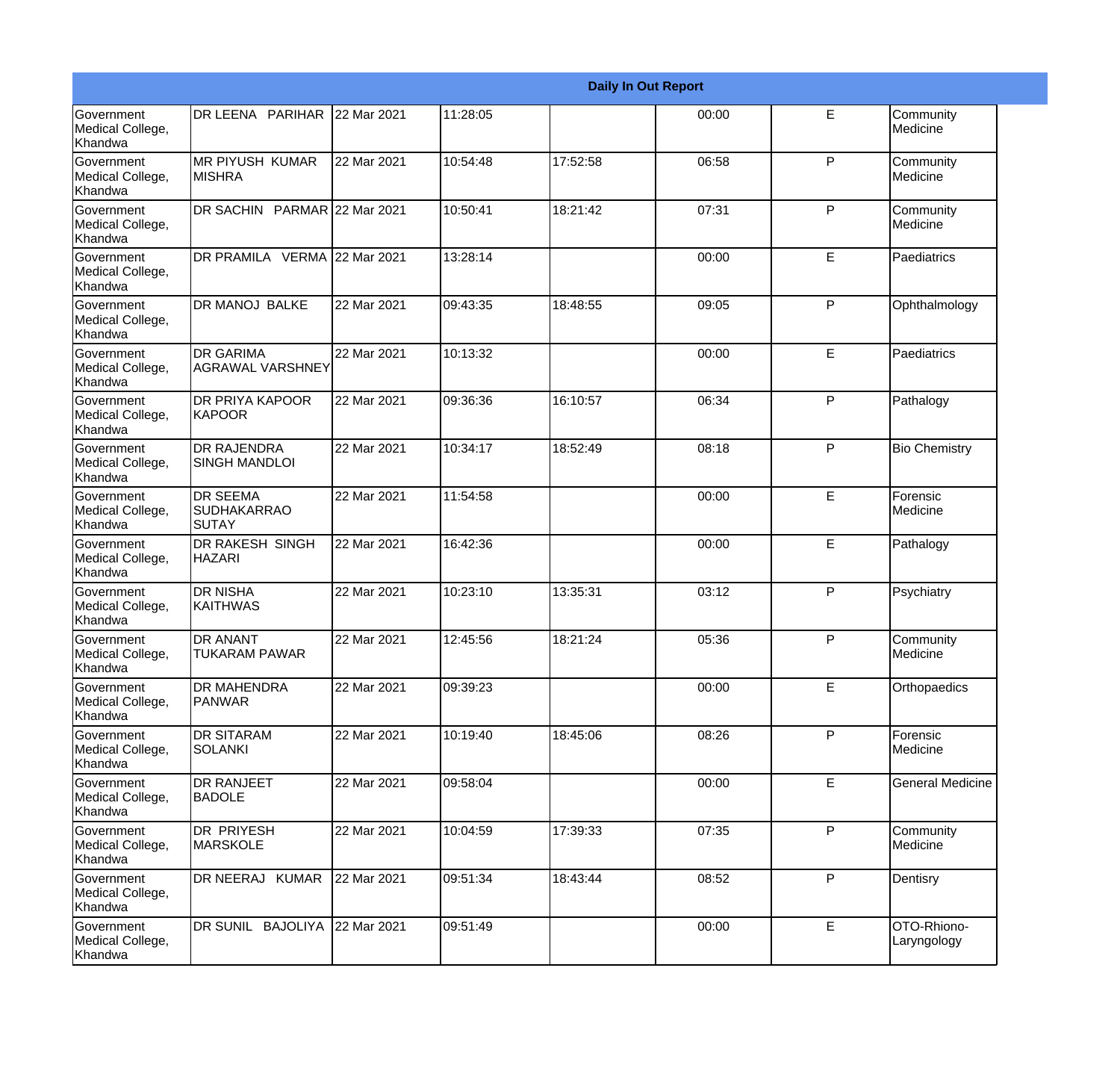| Assistant Professor   Para Clinical |               |
|-------------------------------------|---------------|
| Statistician                        | Para Clinical |
|                                     |               |
| Assistant Professor Para Clinical   |               |
| Professor                           | Clinical      |
|                                     |               |
| Assistant Professor Clinical        |               |
| Associate Professor Clinical        |               |
|                                     |               |
| Demonstrator/Tutor Para Clinical    |               |
| Demonstrator/Tutor Non Clinical     |               |
| Professor                           | Para Clinical |
|                                     |               |
| Professor                           | Para Clinical |
| Assistant Professor Clinical        |               |
|                                     |               |
| Professor                           | Para Clinical |
| Assistant Professor Clinical        |               |
| Demonstrator/Tutor Para Clinical    |               |
|                                     |               |
| Assistant Professor Clinical        |               |
| Associate Professor Para Clinical   |               |
|                                     |               |
| Assistant Professor Clinical        |               |
| Assistant Professor Clinical        |               |
|                                     |               |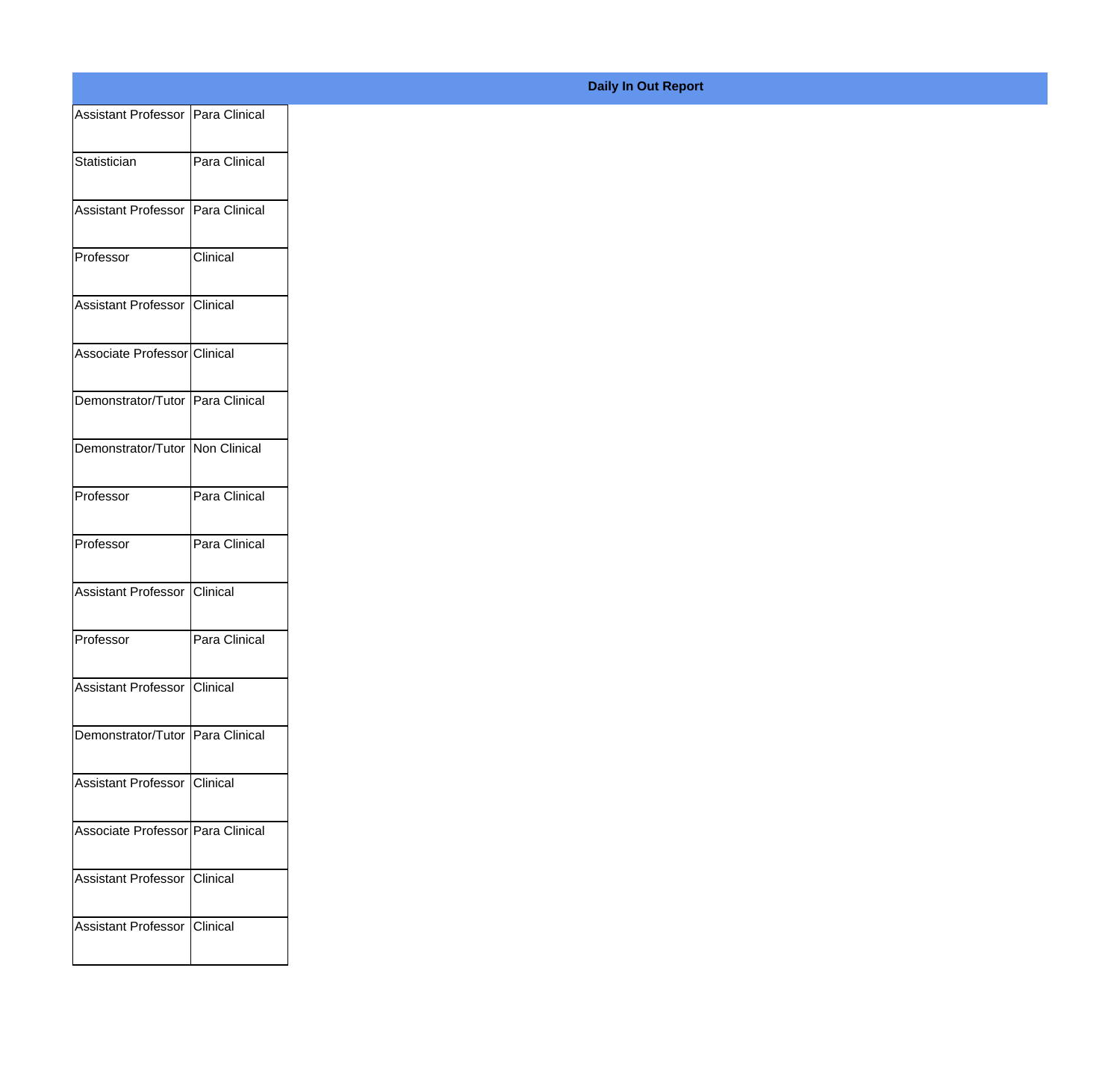|                                                   |                                                    |             |           |          | <b>Daily In Out Report</b> |   |                                        |
|---------------------------------------------------|----------------------------------------------------|-------------|-----------|----------|----------------------------|---|----------------------------------------|
| Government<br>Medical College,<br>Khandwa         | IDR NISHA MANDLOI<br><b>IPANWAR</b>                | 22 Mar 2021 | 109:37:42 | 17:24:24 | 07:47                      | P | <b>Obstetrics &amp;</b><br>Gynaecology |
| Government<br>Medical College,<br>Khandwa         | DR NANDINI DIXIT                                   | 22 Mar 2021 | 10:18:02  |          | 00:00                      | E | Paediatrics                            |
| Government<br>Medical College,<br>Khandwa         | <b>DR JITENDRA</b><br><b>AHIRWAR</b>               | 22 Mar 2021 | 18:55:45  | 18:56:17 | 00:01                      | P | Pathalogy                              |
| Government<br>Medical College,<br>Khandwa         | <b>DR MUKTESHWARI</b><br>IGUPTA                    | 22 Mar 2021 | 11:34:55  | 17:27:07 | 05:53                      | P | Pharmacology                           |
| Government<br>Medical College,<br>Khandwa         | <b>DR PURTI AGARWAL</b><br><b>SAINI</b>            | 22 Mar 2021 | 10:49:19  |          | 00:00                      | E | Pathalogy                              |
| <b>IGovernment</b><br>Medical College,<br>Khandwa | DR YASHPAL RAY                                     | 22 Mar 2021 | 12:13:07  |          | 00:00                      | E | Anatomy                                |
| Government<br>Medical College,<br>Khandwa         | <b>IDR VISHAL</b><br><b>KUMAR</b><br><b>THAKRE</b> | 22 Mar 2021 | 10:43:18  | 18:45:54 | 08:02                      | P | Physiology                             |